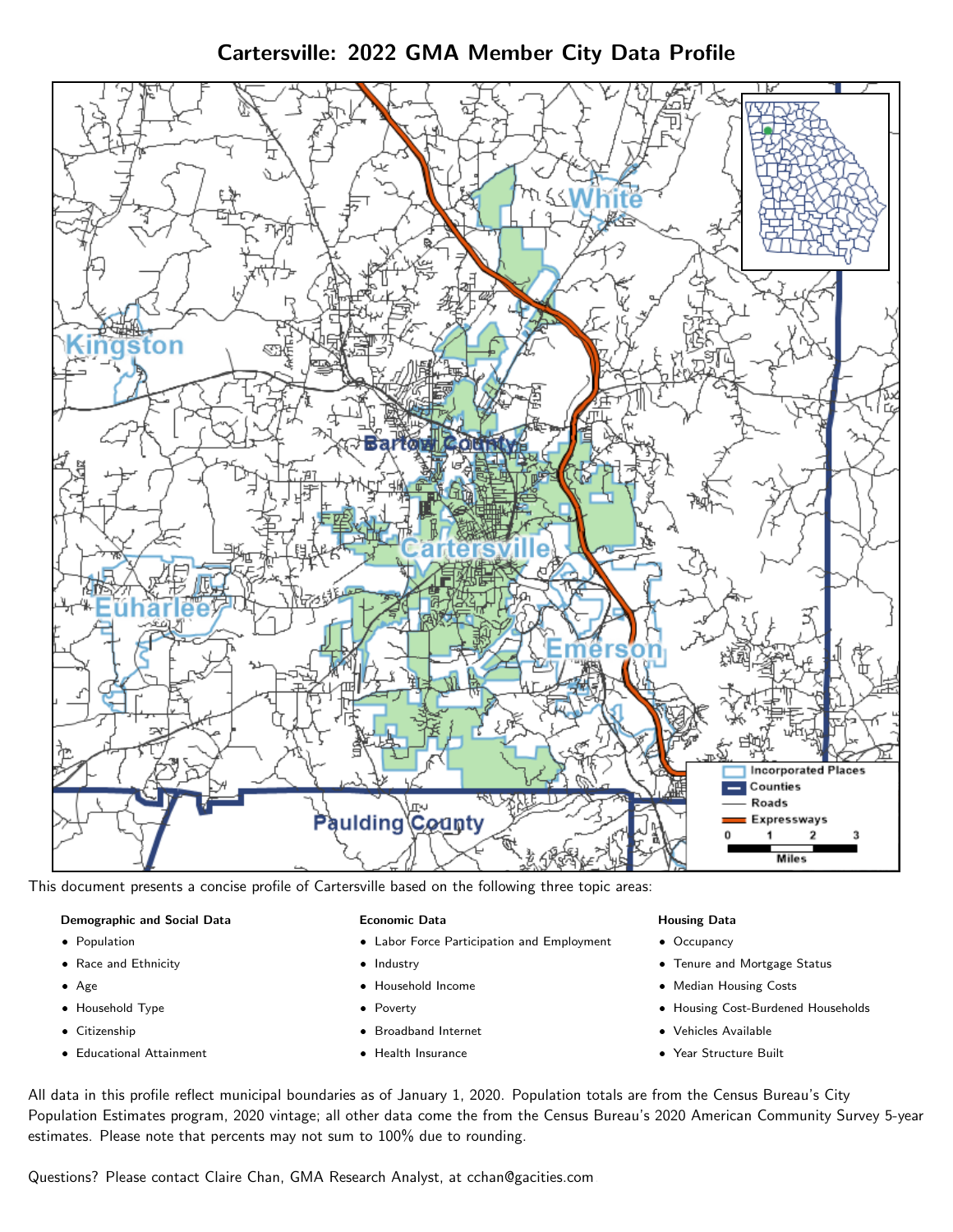# Cartersville: Demographic and Social



Age 0% 2% 4% 6% Male **Female** 6% 4% 2% 85 and over 80-84 75-79 70-74 65-69 60-64 55-59 50-54 45-49 40-44 35-39 30-34 25-29 20-24 15-19  $10-14$ 5-9 Under 5

### **Citizenship**



Source: American Community Survey, 2020 5-year estimates, table B05002 Source: American Community Survey, 2020 5-year estimates, table B15002

#### Race and Ethnicity



Source: U.S. Census Bureau, City Population Estimates, 2020 vintage Source: American Community Survey, 2020 5-year estimates, table B03002

# Household Type



Source: American Community Survey, 2020 5-year estimates, table B01001 Source: American Community Survey, 2020 5-year estimates, table B11001

#### Educational Attainment



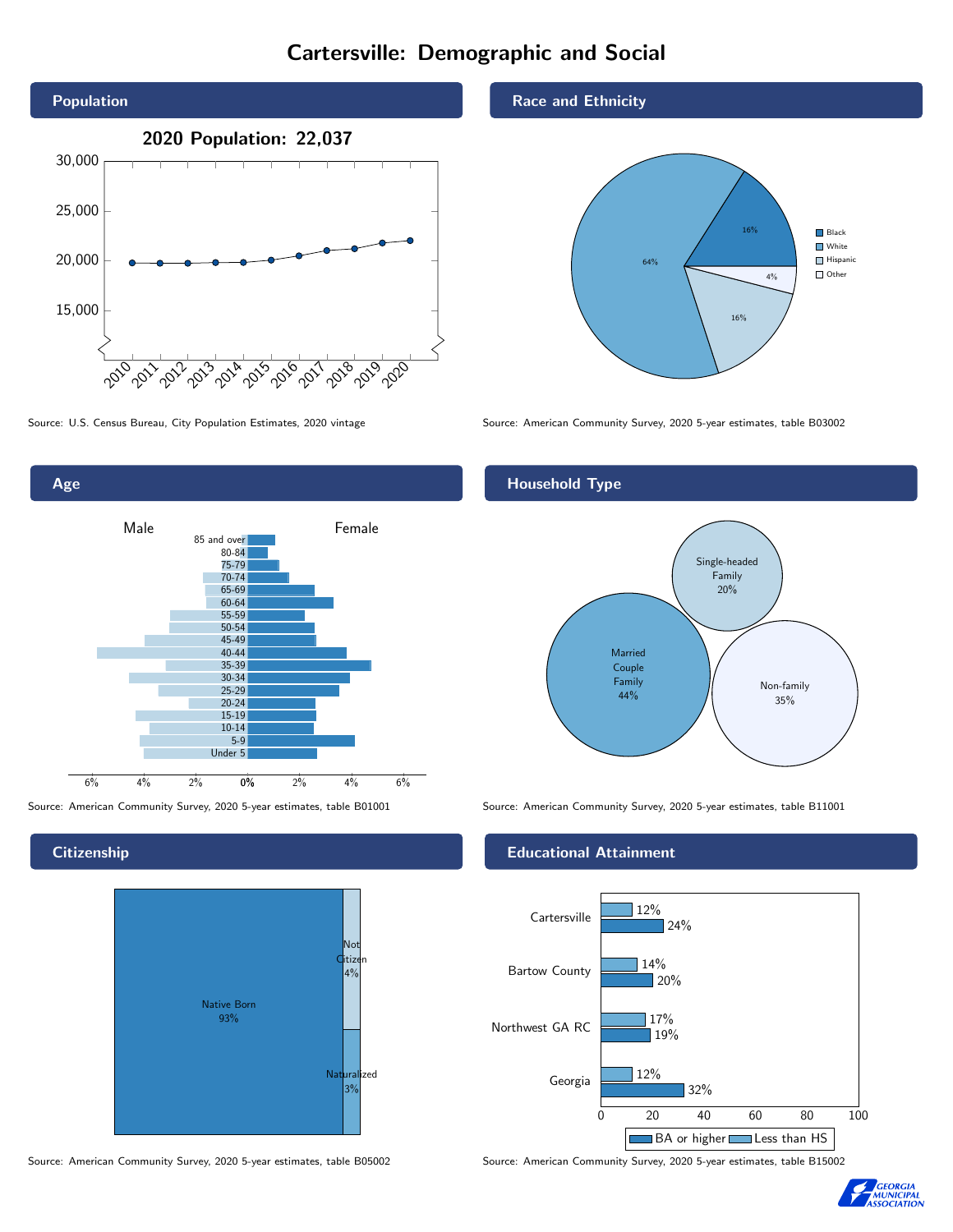# Cartersville: Economic





Source: American Community Survey, 2020 5-year estimates, table B23001 Note: Unemployment rate is based upon the civilian labor force.

### Industry

| Agriculture, forestry, fishing and hunting, and mining      | $0\%$ |
|-------------------------------------------------------------|-------|
| Construction                                                | 8%    |
| Manufacturing                                               | 22%   |
| <b>Wholesale Trade</b>                                      | 3%    |
| Retail Trade                                                | 9%    |
| Transportation and warehousing, and utilities               | 7%    |
| Information                                                 | $1\%$ |
| Finance and insurance, real estate, rental, leasing         | 6%    |
| Professional, scientific, mgt, administrative, waste mgt    | 11%   |
| Educational services, and health care and social assistance | 19%   |
| Arts, entertainment, recreation, accommodation, food        | $7\%$ |
| service                                                     |       |
| Other services, except public administration                | 5%    |
| Public administration                                       | 3%    |

Source: American Community Survey, 2020 5-year estimates, table C24030



Source: American Community Survey, 2020 5-year estimates, tables B19013 and B19025 Source: American Community Survey, 2020 5-year estimates, table B17010



Source: American Community Survey, 2020 5-year estimates, table B28002 Source: American Community Survey, 2020 5-year estimates, table B18135

### Poverty



### Health Insurance